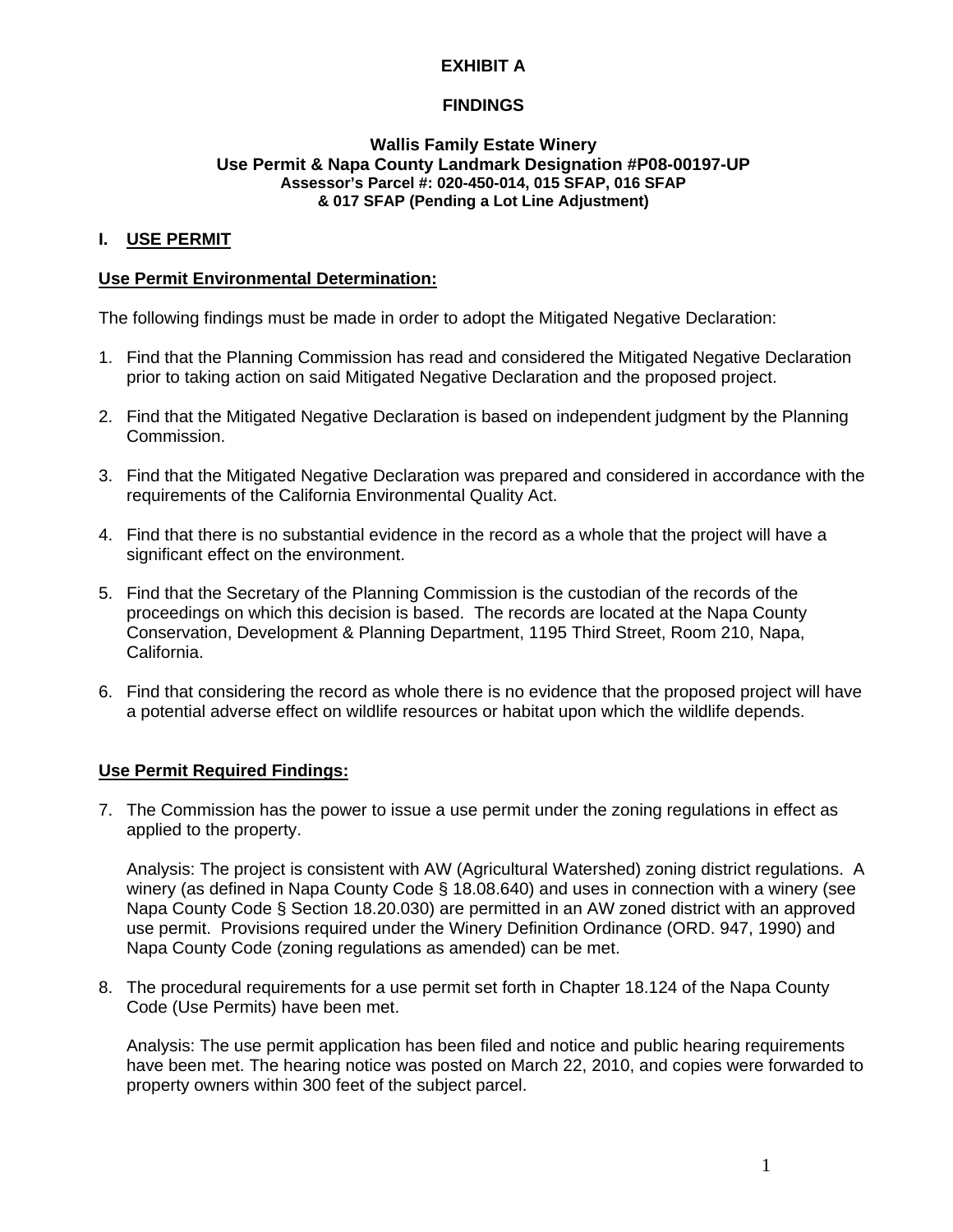9. The grant of the use permit, as conditioned, will not adversely affect the public health, safety or welfare of the County of Napa.

Analysis: Granting a use permit for the winery as proposed and conditioned will not affect the health, safety or welfare of the County. Various County departments have reviewed the project and commented regarding water, waste water disposal, access, building permits, and fire protection. Conditions are recommended which will incorporate these comments into the project to assure the protection of the public health and safety.

10. Compliance with the General Plan

Analysis: The proposed use complies with applicable provisions of the Napa County Code and is consistent with the policies and standards of the Napa County General Plan. The Winery Definition Ordinance (WDO) was established to protect agriculture and open space and to regulate winery development and expansion in a manner that avoids potential negative environmental effects. The project complies with the requirements of the Winery Definition Ordinance (Ord. No. 947, 1990) and the applicable provisions of the Napa County Zoning Ordinance (Title 18, Napa County Code).

The subject parcel is located on land designated Agriculture, Watershed and Open Space on the County's adopted General Plan Land Use Map. This project is comprised of an agricultural processing facility (winery), along with wine storage, bottling, and other WDO-compliant accessory uses as outlined in and limited by the approved project scope. (See Exhibit 'B', Conditions of Approval.) These uses fall within the County's definition of agriculture and thereby preserve the use of agriculturally designated land for current and future agricultural purposes.

General Plan Agricultural Preservation and Land Use Goal AG/LU-1 guides the County to, "preserve existing agricultural land uses and plan for agriculture and related activities as the primary land uses in Napa County." General Plan Agricultural Preservation and Land Use Goal AG/LU-3 states the County should, "support the economic viability of agriculture, including grape growing, winemaking, other types of agriculture, and supporting industries to ensure the preservation of agricultural lands."

As approved here, the use of the property for the "fermenting and processing of grape juice into wine" (NCC Section 18.08.640) supports the economic viability of agriculture within the county consistent with General Plan Agricultural Preservation and Land Use Policy AG/LU-4 ("The County will reserve agricultural lands for agricultural use including lands used for grazing and watershed/ open space…"). Policy AG/LU-8 also states, "The County's minimum agricultural parcel sizes shall ensure that agricultural areas can be maintained as economic units and General Plan Economic Development Policy E-1 (The County's economic development will focus on ensuring the continued viability of agriculture…). Approval of this project furthers these key goals.

The General Plan includes two complimentary policies requiring that new wineries, "…be designed to convey their permanence and attractiveness." (General Plan Agricultural Preservation and Land Use Policy AG/LU-10 and General Plan Community Character Policy CC-2). The proposed winery, to the extent that it will be publicly visible, will convey permanence and attractiveness. In addition, the proposed reuse is supported by the Napa County General Plan 2008, Cultural Resources Policies: CC-17, CC-18, CC-19, CC-24 and CC-26 which have been adopted for the purpose of avoiding or mitigating the effect on significant Historic Resources.

Agricultural Policy AG/LU-13 of the County General Plan recognizes wineries, and any use clearly accessory to a winery, as agriculture. The Land Use Standards of the General Plan Policy AG/LU-2 list the processing of agricultural products as one of the general uses recognized by the AWOS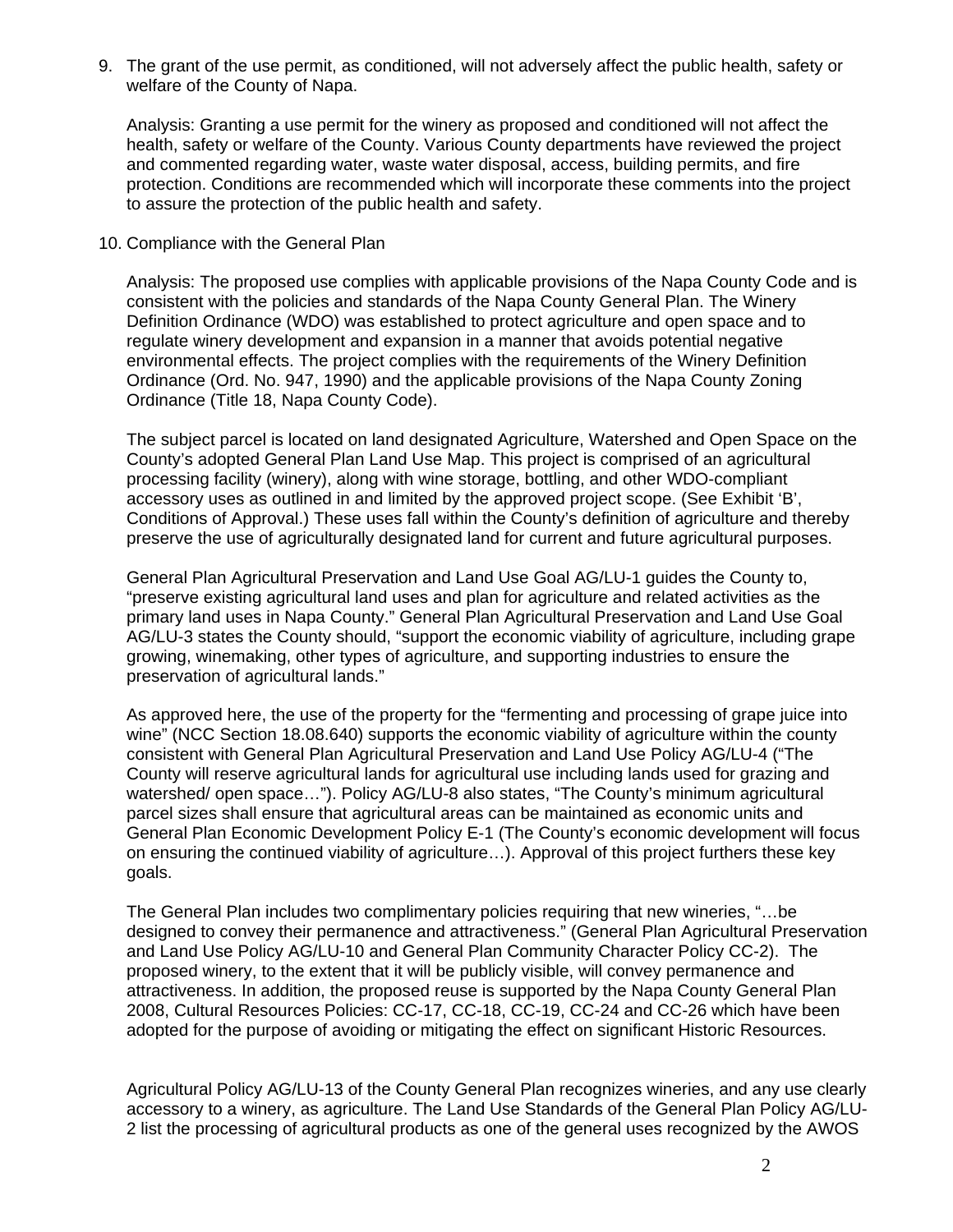and AR land use designations. The proposed project allows for the continuation of agriculture as a dominant land use within the county and is consistent with General Plan Agricultural Policy AG/LU-13.

The project is also consistent with General Plan Conservation Policy CON-53 and CON-55 which require that applicants, who are seeking discretionary land use approvals, prove the availability of adequate water supplies which can be appropriated without significant negative impacts on shared groundwater resources. As analyzed below, the proposed winery will not interfere substantially with groundwater recharge based on the criteria established by Napa County Public Works Department.

Finally, the "Right to Farm" is recognized throughout the General Plan and is specifically called out in Policy AG/LU-15 and in the County Code. "Right to Farm" provisions ensure that agriculture remains the primary land use in Napa County and is not threatened by potentially competing uses or neighbor complaints. Napa County's adopted General Plan reinforces the County's long-standing commitment to agricultural preservation, urban centered growth, and resource conservation. On balance, this project is consistent with the General Plan's overall policy framework and with the Plan's specific goals and policies.

11. The proposed use would not require a new water system or improvement causing significant adverse effects, either individually or cumulatively, on the affected groundwater basin in Napa County, unless that use would satisfy any of the other criteria specified for approval or waiver of a groundwater permit under Napa County Code § 13.15.070 or § 13.15.080.

Analysis: Minimum thresholds for water use have been established by the Department of Public Works using reports by the United States Geological Survey (USGS). These reports are the result of water resources investigations performed by the USGS in cooperation with the Napa County Flood Control and Water Conservation District. Any project which reduces water usage or any water usage which is at or below the established threshold is assumed not to have a significant effect on groundwater levels.

Based on the submitted phase one water availability analysis, the subject parcel is below the established threshold for groundwater use on the parcels and would not result in a substantial depletion of groundwater supplies. The 16.80 acre parcel is located on the Mountain Areas, in an area that has an established acceptable water use criteria of 0.5 acre feet per acre per year resulting in a threshold for the property of 8.40 acre feet per acre per year. The estimated water demand for the site at build-out would be 8.40 acre-feet of water per year.

# **II. Napa County Landmark Designation**

# **Landmark Designation Environmental Determination:**

12. Find the General Rule applies to the landmark designation project. It can be seen with certainty that there is no possibility the proposed action may have a significant effect on the environment and therefore CEQA is not applicable [Guidelines For the Implementation of the California Environmental Quality Act, 14 CCR 15061(b)(3)]

# **Landmark Designation Required Findings:**

13. The Commission may, at the request of the property owner, designate existing buildings or structures and related structures and landscaping as landmarks if they meet the criteria established in subsection (B) of Napa County Code 15.52.030.